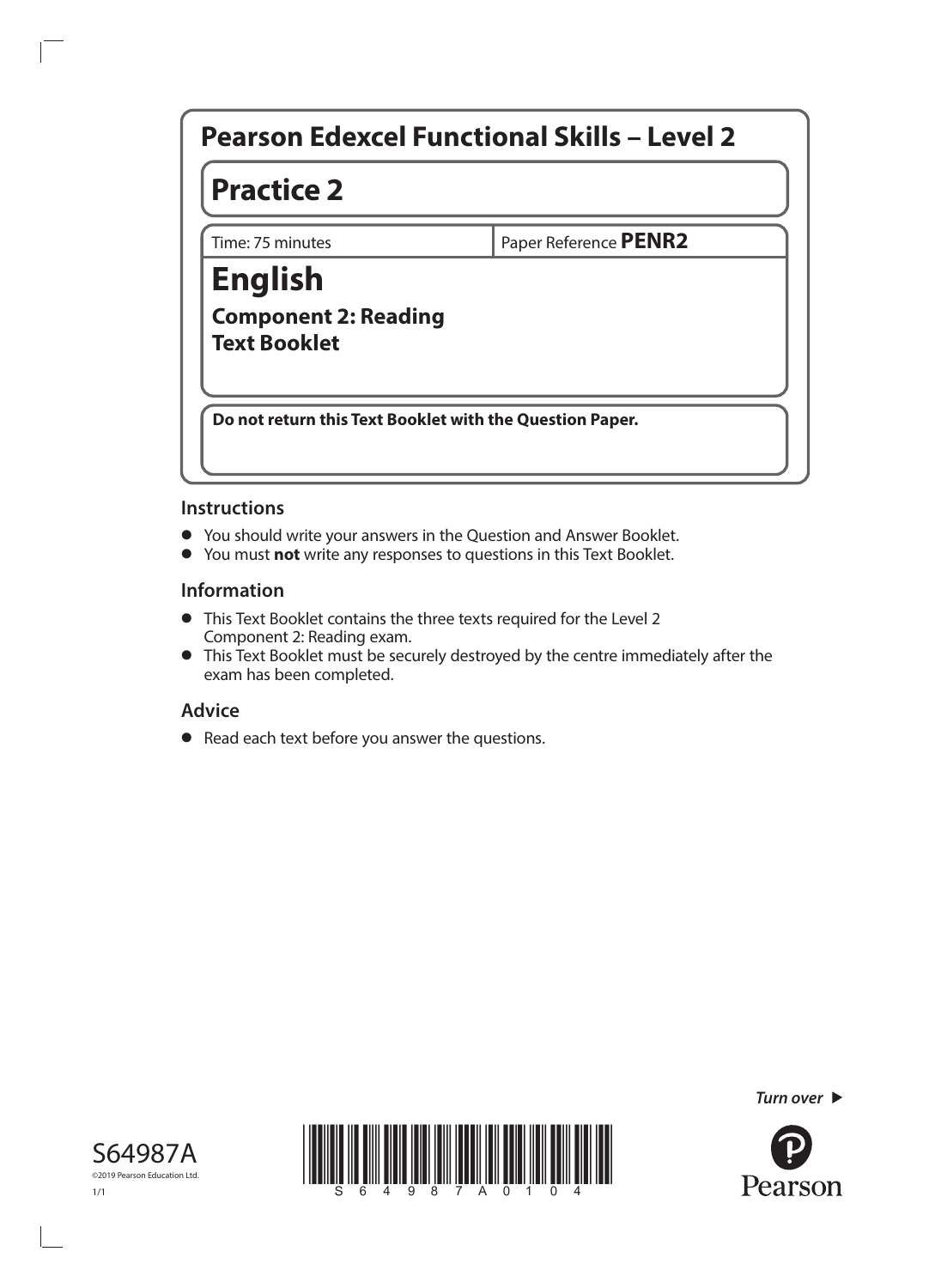#### **Text A**

#### **Leaflet**

# Beware of identity theft

### Paragraph 1

Identity theft is when someone uses your details to pretend to be you in order to steal your money or commit another crime. They may open a bank account, take out a credit card or even apply for benefits illegally in your name. Cases of identity theft are on the rise: criminals are becoming more and more adept at acquiring personal details. So be on the lookout and don't let anyone steal your identity and scam you.

### Paragraph 2

Personal details like your name, address and date of birth provide enough information to create another 'you'. A thief can use a number of methods to find out your personal information. These include stealing your phone, hacking into emails or looking at social media, so take care online and be careful what you post.

### Paragraph 3

One of the signs you may be the victim of identity theft is the loss of your passport, driving licence or other crucial documents. Alternatively, thieves may intercept your mail, for example electricity or phone bills, to get hold of your information.

## Paragraph 4

If you see items that you haven't bought on your bank statement, it may mean someone has used your bank card to buy goods. Another indication that someone might be using your payment card details is receiving bills for goods you haven't ordered.

#### Paragraph 5

Check your bank account regularly for suspicious activity. If you are concerned, phone the bank using the number on your bank card. Documents with personal details should be securely disposed of, for example shredded. If you move to a new home, inform all relevant companies and give them your new address. The bottom line is you need to wise up to scammers. The less you give away, the safer you are.

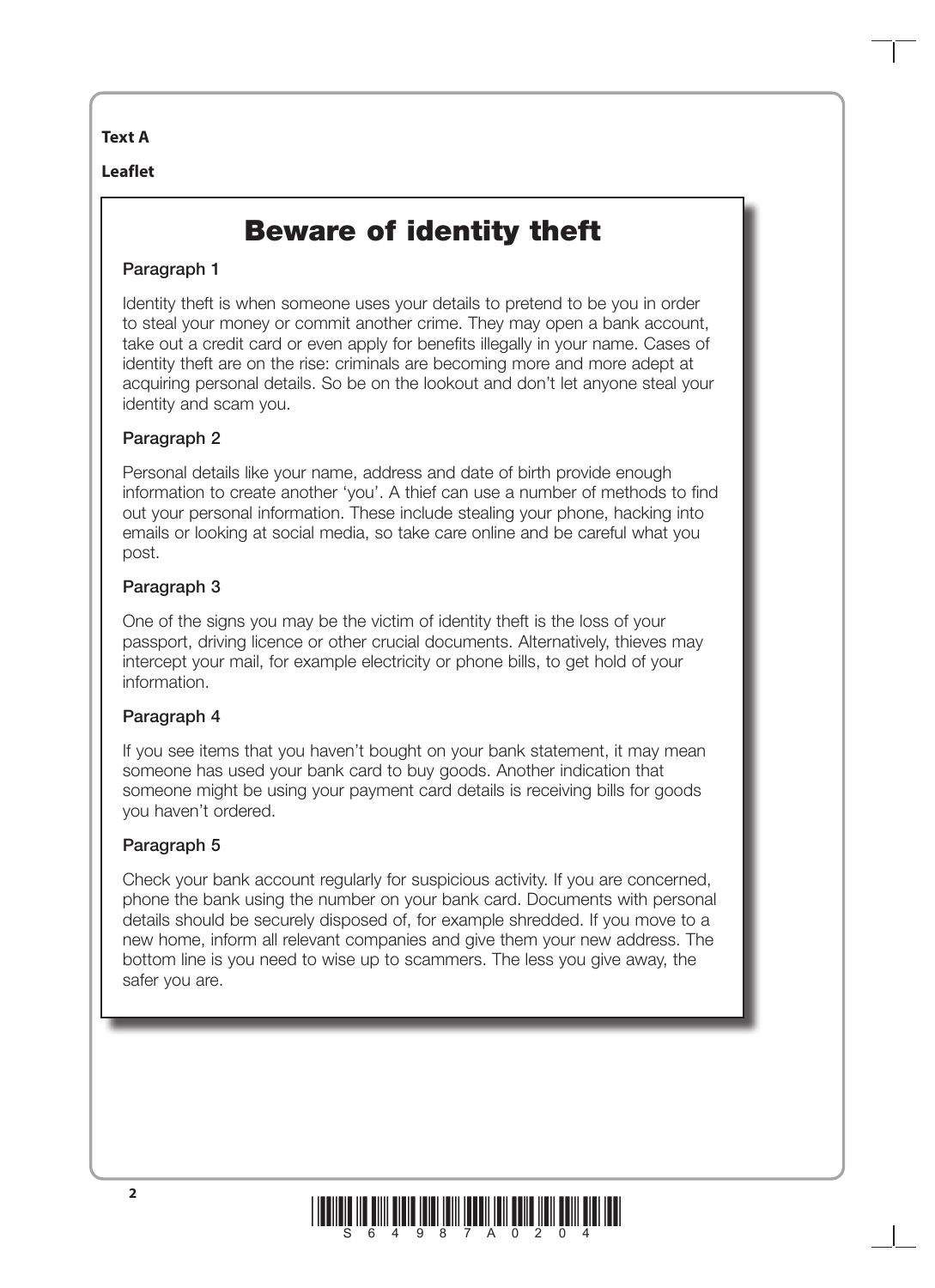#### **Text B**

**Newspaper report**

# Concern about scams in the UK

Escalating numbers of people in the UK are being scammed by heartless criminals who target victims in person, on the phone and online. Just this week an investigation revealed how crooks pose as genuine tax officials to target 10,000 people a day by phone. Victims are told they have an outstanding bill and face arrest if they don't pay up. If they do pay, this is called an authorised push payment.

| Fraud cases by type for 2018 |     |
|------------------------------|-----|
| cheque                       | 2%  |
| internet banking             | 12% |
| authorised push payment      | 30% |
| payment card                 | 56% |

Consumer groups describe the soaring numbers of scams as 'alarming' and warn the country's grip on fraud is 'spiralling out of control': they say the true number of victims may well be even higher as they believe people are often too embarrassed to come forward.

Many instances of fraud take place online. For example, email scams may include 'phishing', which is when you are directed to a copycat website designed to trick you into revealing your bank details.

Another scam is when you get an email that seems to come from a friend who claims to have been robbed abroad and asks you to send them money urgently.

An email telling you that you need to pay for a TV licence immediately using the link provided, or you will be prosecuted is another way of conning people out of money.

If you receive a dodgy looking email, Mary Brown from Action Fraud advises you to:

- **•** delete messages without opening them
- **•** ignore email attachments
- **•** avoid clicking on links, even to unsubscribe
- **•** report anything that might be a scam to Action Fraud.

According to Mary Brown, scammers target thousands of people in the hope that a handful of people will be tricked into falling for their cruel cons. She advises people to read up on fraud and cyber-crime and make sure they have a firewall and virus protection on their devices. If you are a victim, report it immediately: every bit of information helps to track these criminals down.

© Amelia Murray, THE DAILY MAIL, 21 March 2019